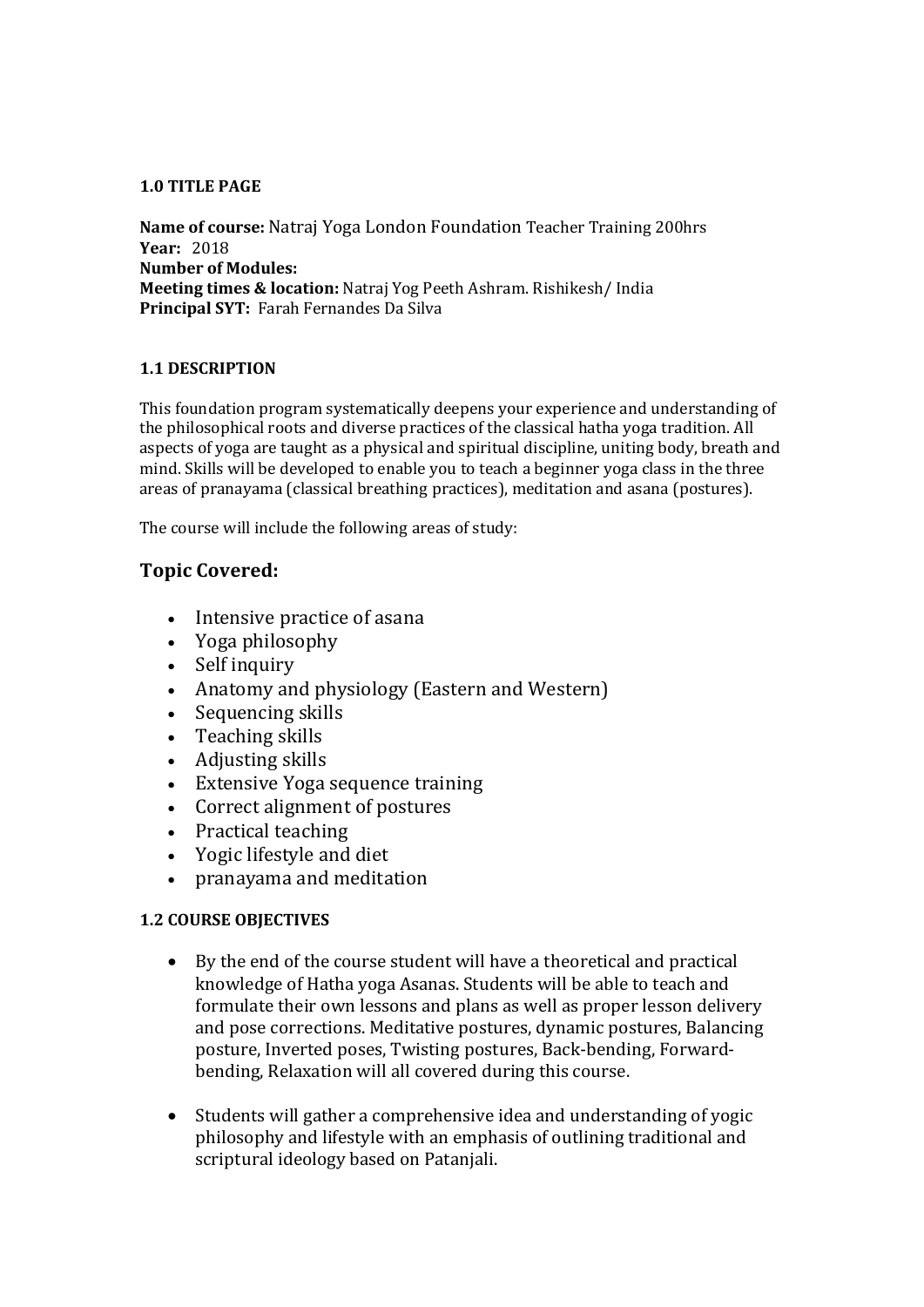Students will learn about the human body as well as ayurvedic and Yogic applications for health, well-being and also practical information about Asanas.

# **1.3 STRUCTURAL BREAKDOWN**

Please note that the contents of this example should be changed to suit your curriculum.

| <b>Subject</b>                                                                                                                                                                                                                                                                     | <b>Contact hours</b> | <b>Non contact hours</b> | <b>Total hours</b> |
|------------------------------------------------------------------------------------------------------------------------------------------------------------------------------------------------------------------------------------------------------------------------------------|----------------------|--------------------------|--------------------|
| <b>TECHNIQUE</b><br>Asanas<br>$\bullet$                                                                                                                                                                                                                                            | 100                  | $\boldsymbol{0}$         | 100                |
| Pranayama<br><b>Bandhas</b><br>$\bullet$<br>Mudras<br>$\bullet$<br>Meditation<br>$\bullet$<br>Kriyas<br>Mantras and<br>$\bullet$<br>chanting                                                                                                                                       |                      |                          |                    |
| <b>ANATOMY-</b><br><b>PHYSIOLOGY</b><br>Systems of the<br>$\bullet$<br>human body<br>meaning and<br>$\bullet$<br>functions of the<br>systems and<br>their co-<br>relations in<br>context of yoga<br>practice<br>emphasis on<br>$\bullet$<br>the muscular<br>and skeletal<br>system | 15                   | 5                        | 20                 |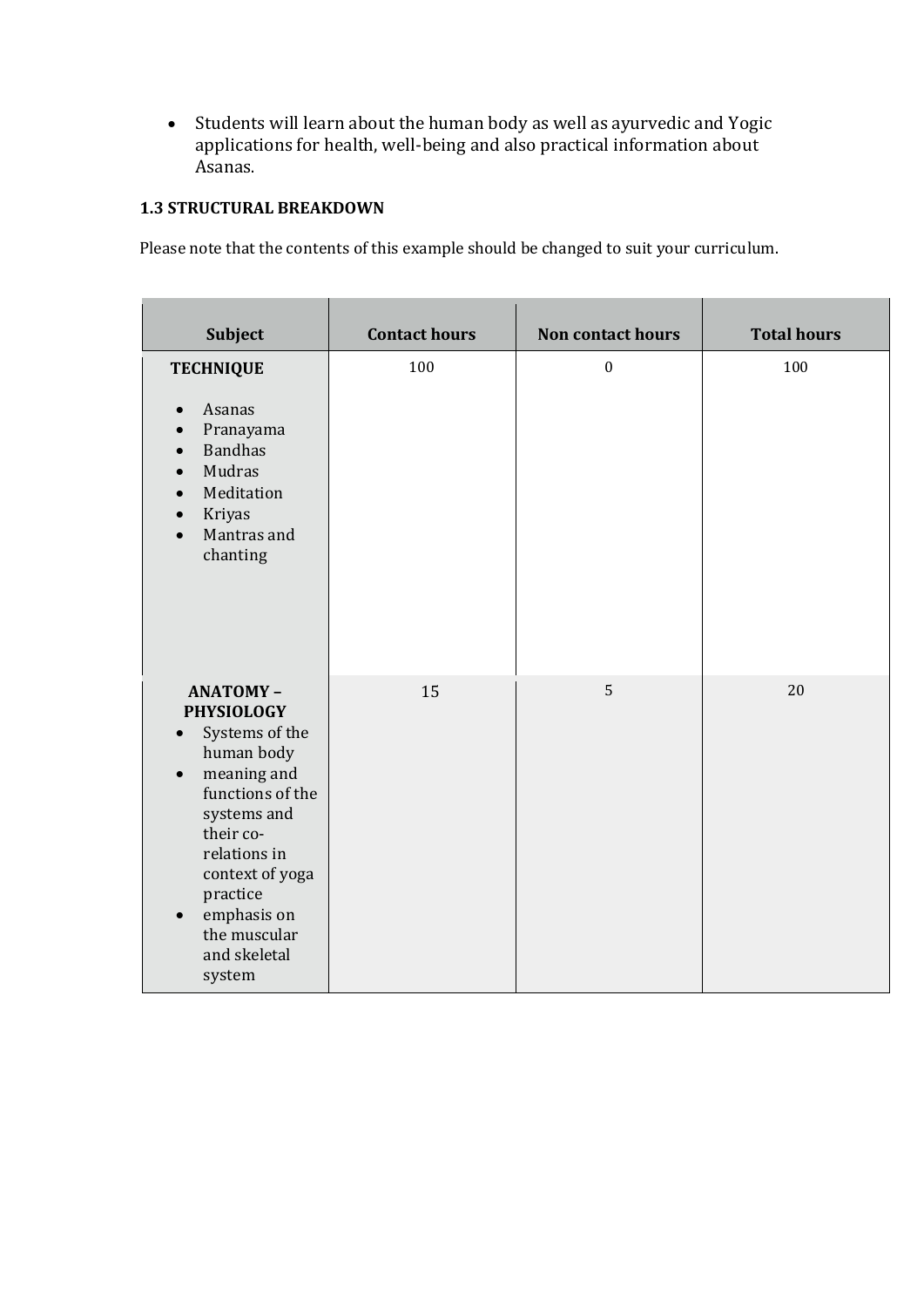| YOGA PHILISOPHY<br>Origins and<br>$\bullet$<br>history of yoga<br>The 4 paths of<br>$\bullet$<br>yoga                                                                                                                                 | 15     | 5                | 20 |
|---------------------------------------------------------------------------------------------------------------------------------------------------------------------------------------------------------------------------------------|--------|------------------|----|
| 8 limbs od yoga<br>$\bullet$<br>Patanjali yoga<br>$\bullet$<br>sutras<br>Vedas,<br>Upanishads,<br><b>Bhagavad Gita</b>                                                                                                                |        |                  |    |
| <b>LIFESTYLE</b>                                                                                                                                                                                                                      | $10\,$ | 5                | 15 |
| Attitudes &<br>$\bullet$<br>values of a Yogi<br>Yogic daily<br>$\bullet$<br>routines:<br>principles of<br>yogic diet<br>Self and Ego<br>$\bullet$<br>Consciousness & Self<br>Awareness.                                               |        |                  |    |
| <b>TEACHING</b><br><b>METHODOLOGY</b><br><b>&amp; ETHICS</b><br>The role of a<br>$\bullet$<br>teacher<br>principles of<br>demonstration<br>theory and<br>practice<br>Ethics and<br>$\bullet$<br>ethical<br>behaviour<br>Ethical codes | 25     | 5                | 30 |
| <b>PRACTICUM</b><br>Teaching                                                                                                                                                                                                          | 15     | $\boldsymbol{0}$ | 15 |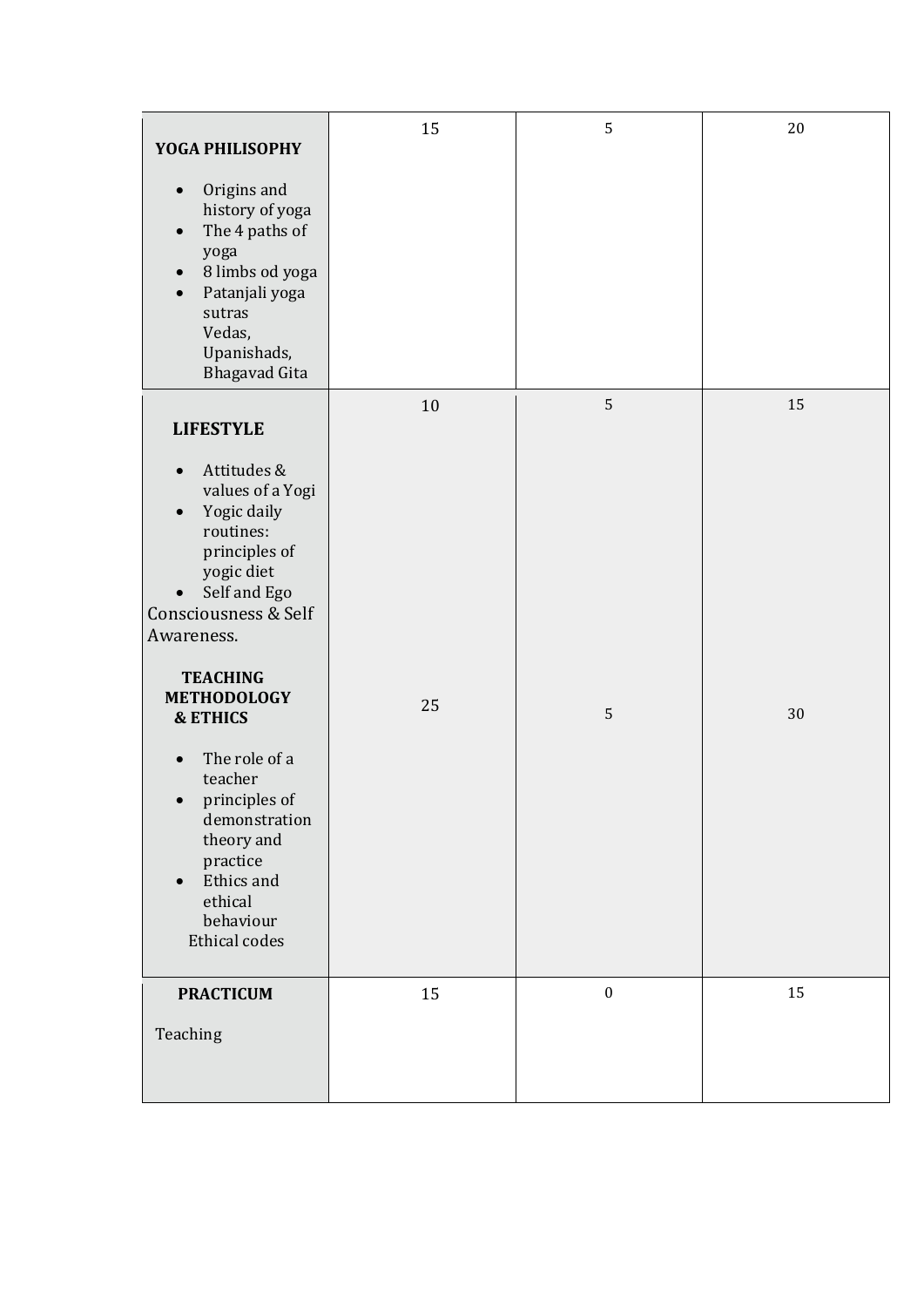Totaling min 200 hours (180) contact hours. The SYT will be teaching a minimum of 70% of the course

#### **1.4 MATERIALS**

Natraj Yoga London will provide a full manual, which will match the modules set out in this syllabus. A reading list will be provided upon the start of the course and students are expected to purchase these themselves.

#### **1.5 PREREQUISITES**

Practitioners are expected to have a minimum of 2 years of strong yoga practice before they can be accepted onto a teacher-training course. It is also helpful for practitioners to have a basic understanding of the philosophy of yoga in general and specifically the style of yoga that they wish to pursue. The 200 hour course is very much a foundation course and there is a lot of information to get through, so by having some fundamental understanding and a strong practice means that the pace of the course is not held up by individuals' lack of knowledge on the subjects.

Successful applicants should be in good health and have stable personal circumstances to complete this course with the focus and dedication it requires.

#### **1.6 EVALUATION PROCEDURE and GRADING CRITERIA**

To get Diploma at 200-hour yoga instructor course in India and or London a student needs to attend 23 days. Will be based on written assignments, as well as practical evaluations and student conduct will be a part of the assessment criteria.

- Essays essays based on history of yoga, philosophy and anatomy
- practical assessment based on asanas, pranayama, meditation, and teaching methodology
- Observational class assessment trainee will be assessed on them teaching a led class, including adjustments

#### **1.7 COURSE SCHEDULE**

#### **Daily Schedule : Training in India**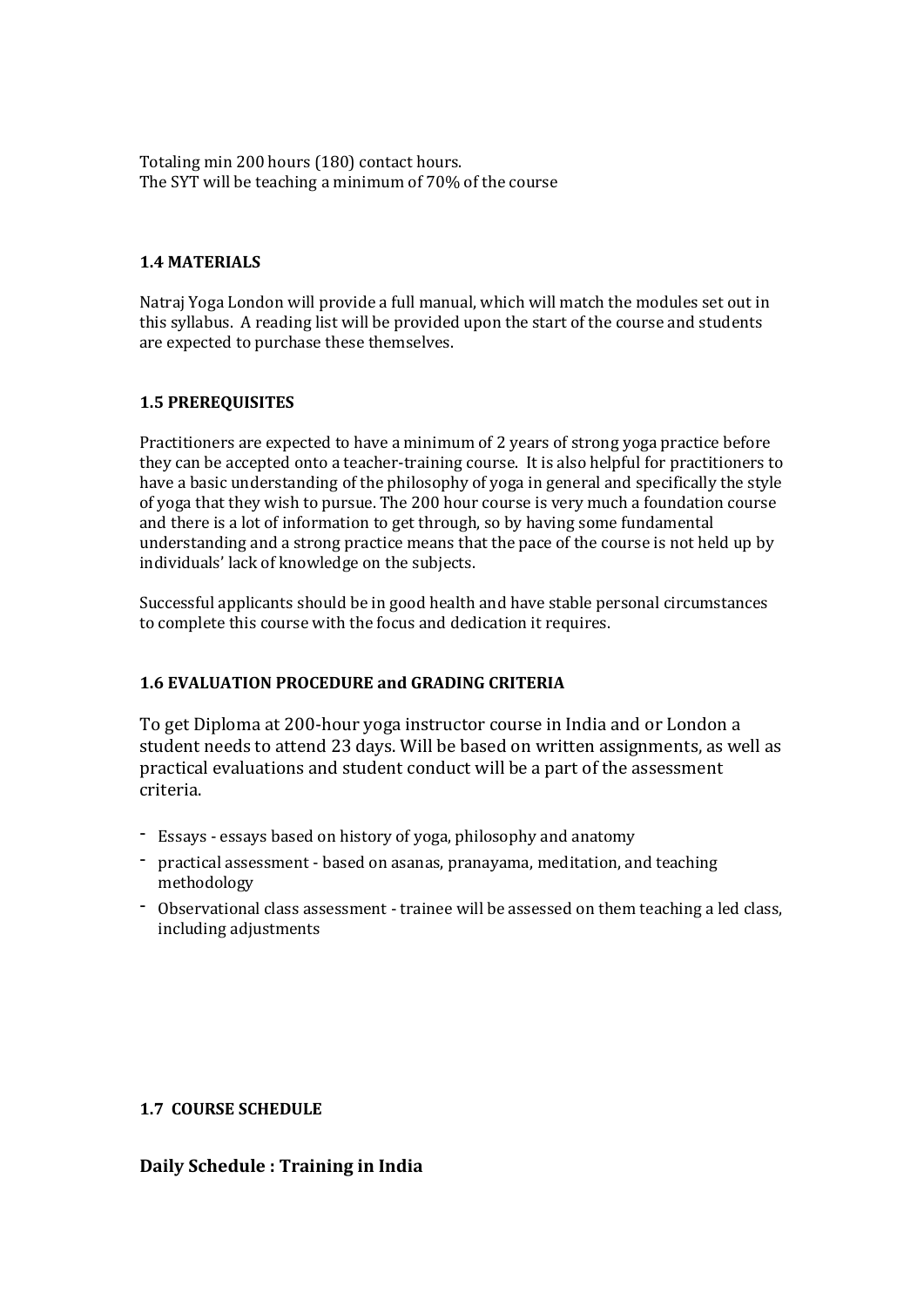06.30 am : Meditation/Kriya 08.00 am : Yoga asana/ Chanting 10.00 am : Breakfast 11.00 am : Anatomy 12:00 pm : Ayurveda/ Patnjali Yoga sutra 01.00 pm : Lunch/ karma yoga/ free time 04.00 pm : Yoga Asana/Pranayama & teaching skills (body postures & breathing exercises) 07:00 pm : Dinner 08:00 pm : Satsang [Bhajan Singing,Chanting, Question & Answer session]

First day of the course starts with introduction of Yoga – it's various forms, benefits and practices ; followed by a brief introduction of the teacher and the students.

| <b>Suitable For</b>   | : Minimum of 2 years practice, Intermediate, Advanced, |
|-----------------------|--------------------------------------------------------|
|                       | Continuing Education Credits (CEC), Existing Yoga      |
|                       | <b>Teachers</b>                                        |
| <b>Batch Strength</b> | : 15 Students                                          |

### **Fee Inclusions:**

Breakfast and accommodation

#### **Fee Exclusions:**

Medical, Lunch/ dinner, Travel and toiletries.

#### **Accommodation:**

Course fees include double or single However, arrangement for single accommodation could be made on special request and on additional payments.

#### **1.8 ATTENDANCE**

- **It is compulsory for the students to attend all the classes.** Exceptions would be in case of illness, etc. for which the students have to take prior permission for the teachers to absent themselves from the class.
- Should trainees miss more than this minimum, they will need to agree with the teacher on which modules to re-take. The school reserves the right to charge additional fees for these catch up modules.

#### **1.9 ACCREDITATION**